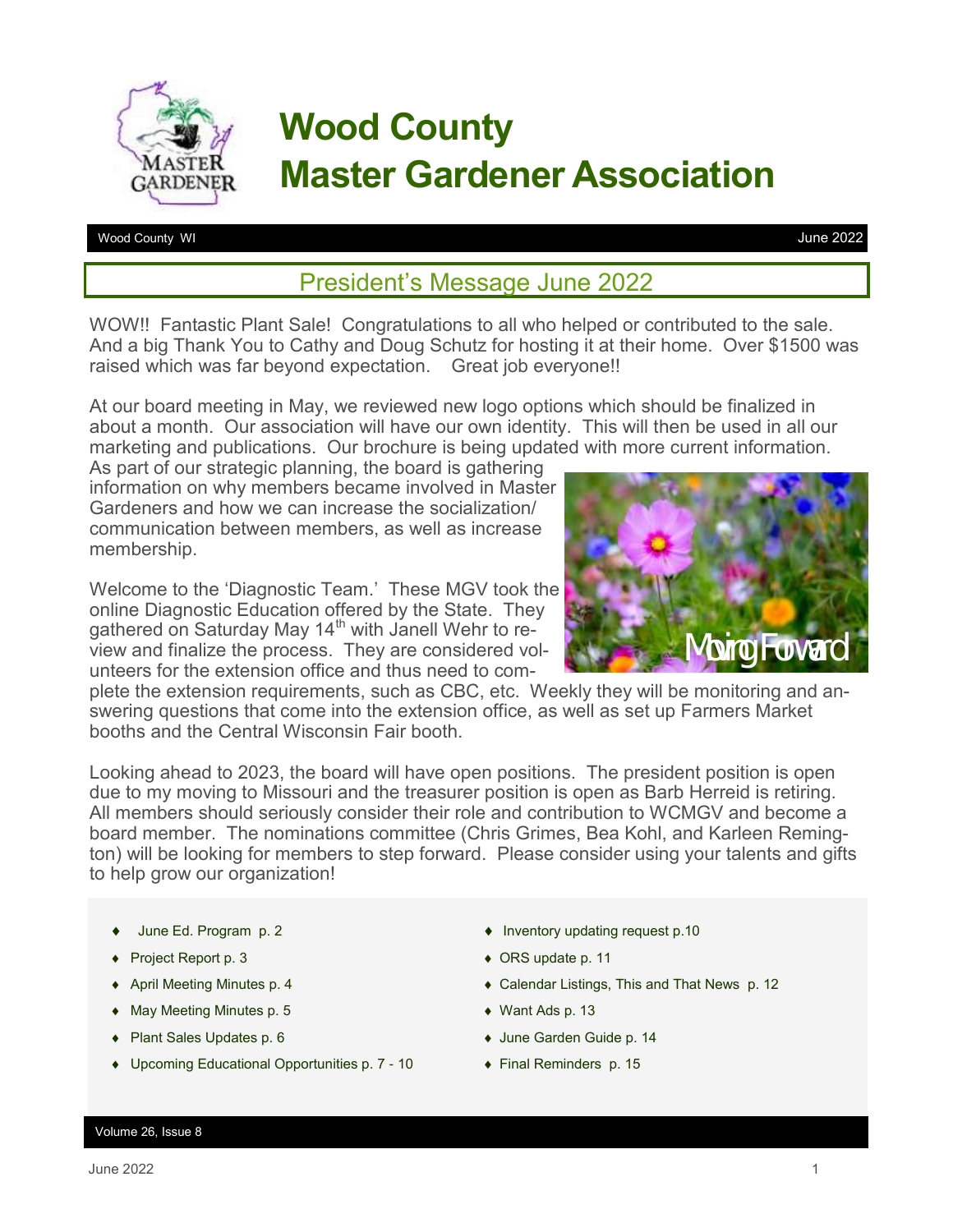# Pres. Message (cont'd) — June Meeting Info

Our strategic planning continues:

**Recruitment –** Encourage potential MG to become involved in activities; create logo, update brochure, increase signage at projects. Encourage members to share why they became a MGV.

**Socialization/retention plan –** August Potluck meeting and Garden/Greenhouse visits with lunch.

**Education –** Update signage for gardens, create new trifolds, and increase education via libraries**.** 

Lastly, an update on my move to Missouri. We have moved into our new home at 790 Banning Street in Marshfield MO and we close on our ranch on May 31<sup>st</sup>. We are excited for the new family with 4 young children to enjoy our gardens and space to play and grow. I will not be able to attend any further membership meetings, but will stay as connected as possible via zoom. All members are welcome to visit if you plan to travel to MO along I-44 (Historic Route 66). Stop by as I will put a pot of coffee on. My contact information is: [skwilford692@gmail.com;](mailto:skwilford692@gmail.com) 715-305-6325.

Thank you for the lovely gift of a solar watering can and Gardening in Missouri book. They will be a reminder of all the dear friends and fellow gardeners I left behind in WI. I will miss all of you. My prayers for WCMGV is that all members will continue to focus on building a strong association for years to come.

Thank you and Blessings to all! Sue Wilford

### **Orchids for Your Home With Maria Edelstein** At her home on **110281 Penny Lane**, Marshfield 6 to 8 PM, Tuesday, June 28, 2022

(This meeting and program will not be available via Zoom.) Maria is a longtime fan of orchids and has grown them for years. She has agreed to remove the "mystery" of orchid culture…..especially the orchids that are easy to grow at home. She will demonstrate the orchid potting process and has agreed to "trouble shoot" any problem orchids that you bring to the meeting or photos of orchid problems that you have.

**Meeting Space:** We will be at **Maria's home** for this meeting and will set up in her driveway. **Should there be cold or rainy weather we will move the program/meeting to MARS.** Such a change is likely to be last minute so please watch your e-mail for a message from Chris Grimes. If you don't have e-mail, arrange for someone who does have it to keep you appraised of any change.

**Directions to Maria's home at 110281 Penny Lane, Marshfield. Bring your lawn chairs if you would like to sit during the demonstration and business meeting.**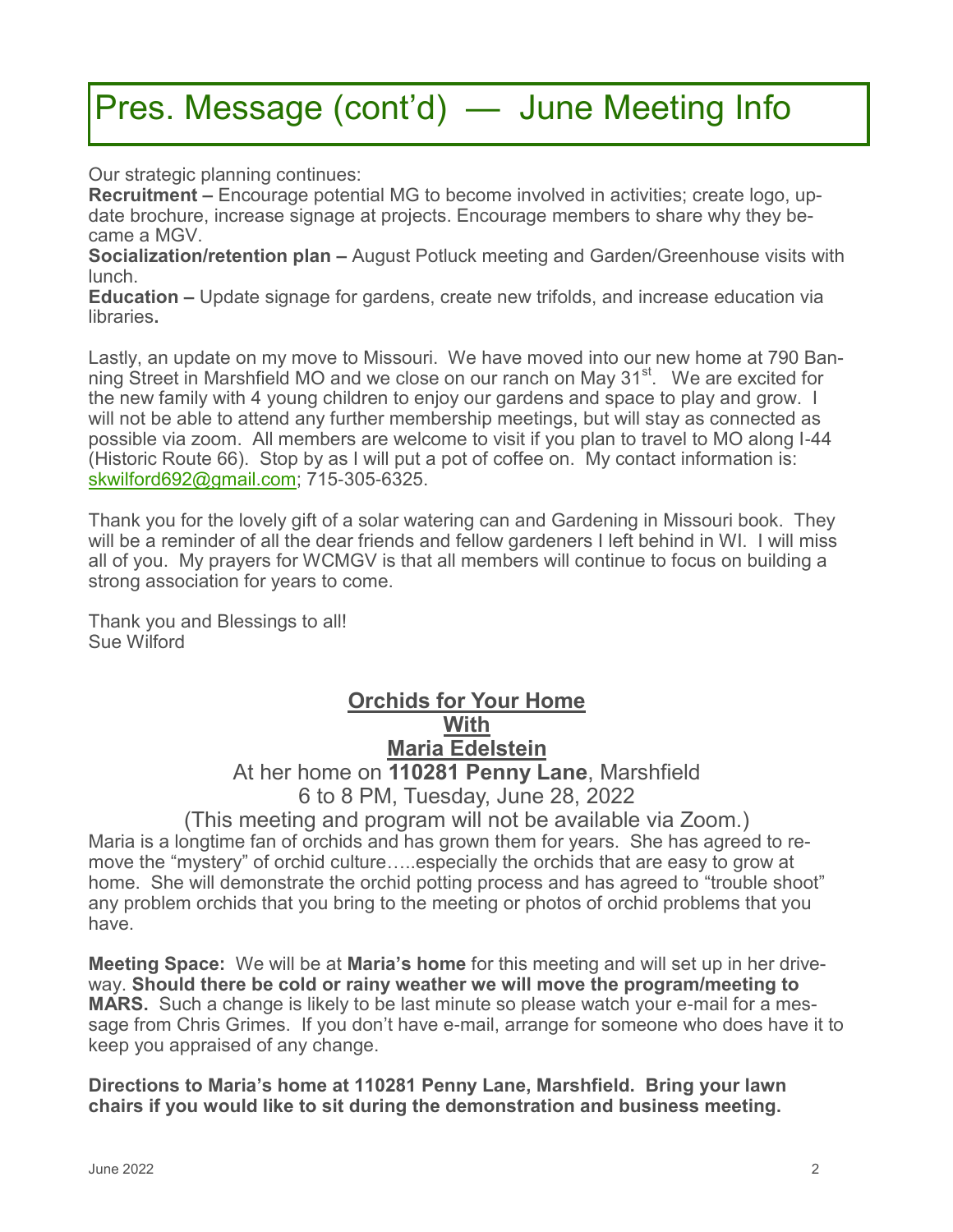**From Wisconsin Rapids** via Hwy 186 through Vesper and Arpin: From Hwy 186 turn left onto Hwy 10. Take exit 183 into Marshfield and onto Veterans Parkway. Follow the parkway (next to the railroad tracks) through the center of Marshfield and turn right on St. Joseph Avenue. Travel past the hospital/clinic complex. Continue on St. Joseph Avenue across McMillan Street (a city water tower is at the intersection) and travel an additional mile to Penny Lane. Turn left onto Penny Lane and stay on it as it veers to the left. Do NOT turn onto Lumen. Maria's home is the second driveway on the left of Penny Lane after you veer left.

**From Pittsville via 73 and 80.** Go through the 3 roundabouts into Marshfield onto Central Avenue. Follow Central Avenue through most of the business area and then turn left onto Veterans Parkway. Turn right onto St. Joseph Avenue and follow the WR directions above the remainder of the way.

**Parking Instructions:** Penny Lane dead-ends. Please drive to the dead-end and turn around. Park on the same side of the road as Maria's home. Do not park in her driveway. Do NOT park on both sides of the road. Space must be left for emergency vehicles.

**July 26:** Native plantings and an extended vegetable garden will be featured at Donna Streiff's home in Marshfield.

**August 16:** Potluck picnic at Wildwood Park and Zoo in Marshfield. Area experts will share gardening successes and fizzles. **Note:** The August meeting is 1 week earlier to avoid conflict with the Central Wisconsin State Fair.

**Bea Kohl will send cards to MGV who are sick or have family health issues. If you know of anyone in that situation, pass their name along to Bea Kohl at [kohlb@charter.net.](mailto:kohlb@charter.net)** 

# **Project Report**

## Nekoosa Planters Project

Diane and Jim Nickel were asked by Rick plant the planters on Market Street and at the Community Center in Nekoosa. The city purchased the plants for the project.



On Monday, May 23, 2022, we thought that it was safe from frost to plant the planters. We loaded the trailer with two water barrels and some mulch. There are 19 round planters on Market Street, two round planters and two rectangular planters at the Community Center. The planters contain a spike and red, white and blue wave petunias. This was an all-day project. We would like to thank the City of Nekoosa for this opportunity. Come to Nekoosa and see them.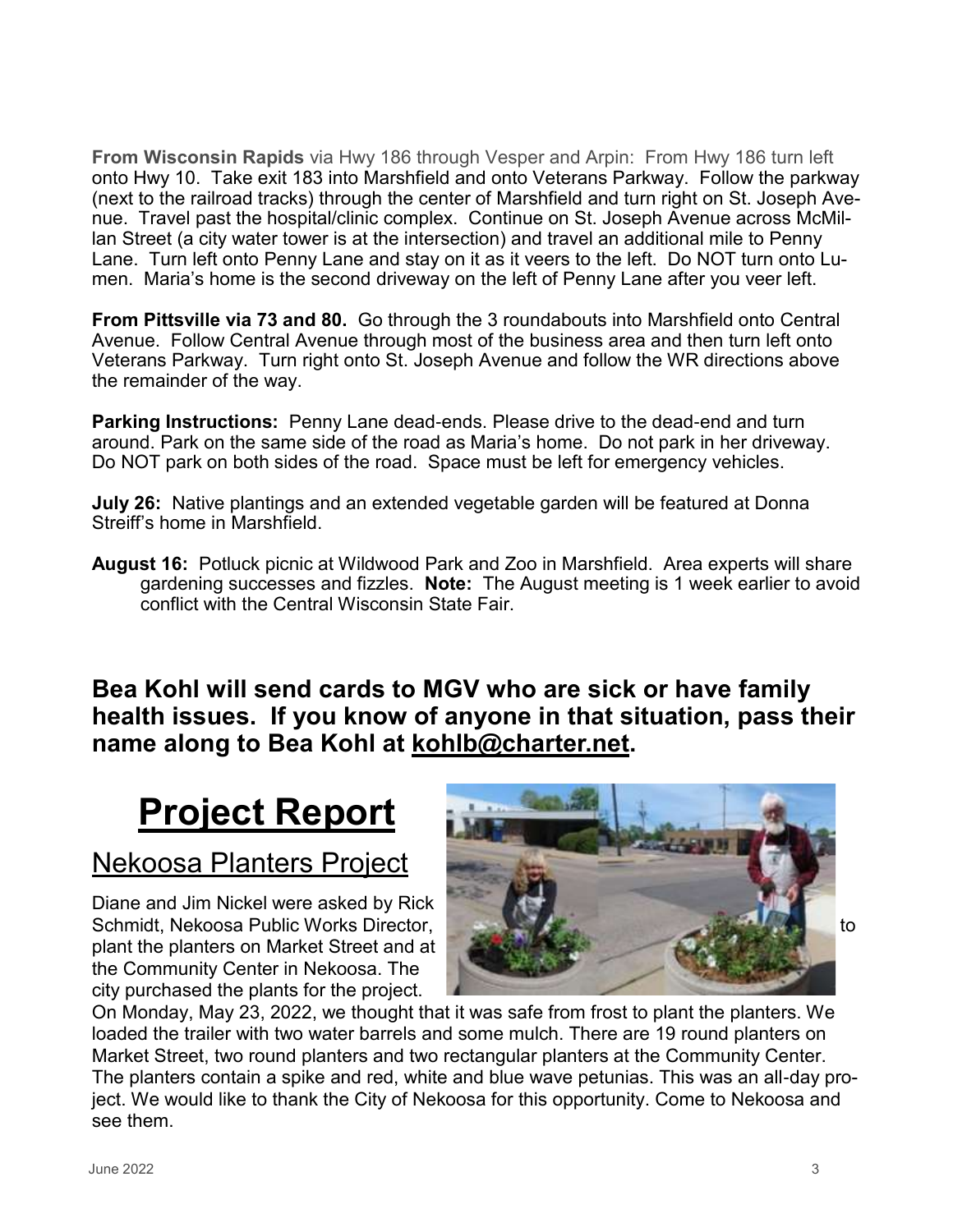## April Meeting Minutes

#### **Wood County Master Gardener Volunteers Membership Meeting**

April 26, 2022 6-8 pm, McMillan Library, McCourt Rm – Wis Rapids – Total Present: 25 (6 virtual) Program – Deer Resistant Gardening with Chris Landowski

**Program** presented by Chris Landowski at 6:00.

**Meeting called to order** at 6:55 by Sue Wilford, President

**Minutes from March 22, 2022**: One correction was made. Chris Grimes moved to accept minutes as corrected (Famia, not Joyce, is updating the website with Chris); seconded by Lynn Bushmaker.

**Financial Report**: Expenses and income shared by Barb Herreid. Karleen Remington moved to accept financial report; seconded by Patti Farley.

**Extension Update** - Janel Wehr:

Janel provided help to those needing to make accounts with NetID

County level Diagnostics Class followup will be held Sat, May 14 from 10-2:00 in McCourt Rm. Lunch provided – need to order it. Focus on how to answer questions, how to document information, how to research previously answered questions and more.

#### **WIMGA Report** – Mickey Erickson

Watch for more virtual education as posted in Newsletters.

#### **OLD BUSINESS:**

**Spring Plant Sale** – May 21st Port Edwards' Village Garage Sale at Cathy Schutz's home, 930 Westport Dr Signup sheets went around for houseplants, seeded plants, non-plant items, donations, etc. Seed packets available to plant for sale

May 12 – 1:00 at Cathy's house, workday for art items - Bring clean clay pots, spray paint, and buckets Friday setup, May 20 $th$  – 1:00

Sat, May 21 $\mathrm{s}^{\mathrm{st}}$  – sign up for 2 shifts 8-Noon and noon-4

#### **Zoom Meeting Feedback**

McCourt Rm seems to be working bette-easier to hear and interact

Still looking for location in Marshfield

#### **Strategic Plans**:

Education Team - Karleen Remington and Sue Wilford

Work on signage at funded projects

Extend Library activities

Advertise other Libraries

Record Presentations

Paula Klevene will work on trifold stand visuals

Recruitment Team – Jill Becker and Bea Kohl

Focus on potential members – invite to meetings – put on mailing list

- Photos of signage from projects needed- send to Jill
- Janel will go on radio with MG member to tell their story of why they joined MG need volunteers

Socialization/Retention Team - Chris Grimes and Joy Mader

Social time – will pick a date Potluck in August

#### **NEW BUSINESS:**

Review of State Allowed Volunteer Activities – Only discussed briefly-will continue next time Gardening Educating Others Citizen ScienceAdministration Out of Bounds

ORS-Ongoing check to see if all projects are listed.

Ask a Master Gardener: Looking for someone to do this at plant sale.

Motion to adjourn by Shelby Weister; seconded by Barb Herreid

Next Meeting: Tuesday, May 24 – 6-8 at McMillan Library

Respectfully Submitted, Judy Miller, Secretary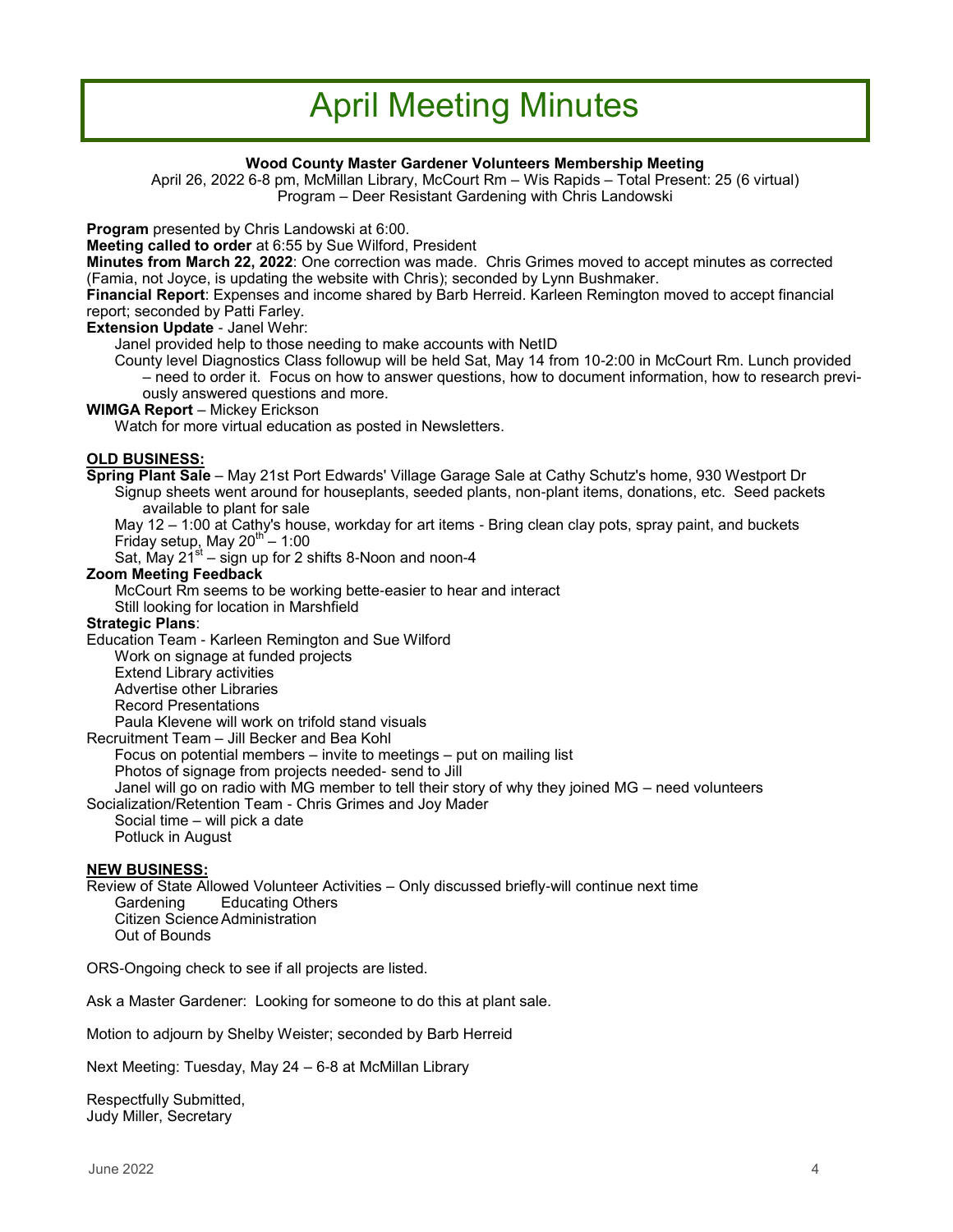## May Meeting Minutes

#### **Wood County Master Gardener Volunteers Membership Meeting**

May 24, 2022 6-8 pm, McMillan Library, McCourt Rm – Wis Rapids – Total Present: 17 (4 virtual) Program – Jumping Worms in Wisconsin by Bradley Herrick

**Online Zoom Program** presented by Bradley Herrick, UW Arboretum – followed by discussion **Meeting called to order** at 7:25 by Sue Wilford, President. **Minutes from April 26, 2022**: Approved as read. Motion to accept minutes by Chris Grimes. Seconded by Lynn Bushmaker.

**Financial Report**: Expenses and income shared by Barb Herreid. Profits from Plant Sale were \$1,535.00. Karleen Remington moved to accept financial report. Seconded by Chris Grimes.

#### **Extension Update** -

Janel Wehr is working on MG training for this fall, to be presented jointly with Marathon County. Janel will be a guest on the Larry Meiller show (Radio NPR IDEAS Network 98.1) on Friday, June 3 at 11:00 Horticulture Diagnostics Team - County level Diagnostics Class followup was held Sat, May 14 . Janel reviewed procedures and will be sending out info to those that took the course.

#### **WIMGA Report** – Mickey Erickson

2 speakers available to view virtually:

July 25 at 7:00 PM – Meg McAndrews Cowden on "Plant, Grow, Harvest, Repeat" to grow succession veggie crops

Sept. 12 at 6:30 – Zannah Crowe on "Under Utilized bulbs for the Fall"

#### **OLD BUSINESS:**

Spring Plant Sale – May 21st Port Edwards' Village Garage Sale at Cathy Schutz's home, 930 Westport Dr Mickey thanked all who helped with art project decorating marblized pots, setting up on Friday, and working on Saturday.

Cathy Schutz and her husband, Doug were gracious helpful hosts. She was recognized with a gift. The profits of the sale were greater than expected!

Plant labels available for anyone who could make use of them – see Mickey

#### **Strategic Plans**::

Education Team - Karleen Remington and Sue Wilford

- Working to extend Library activities. Donna Streiff is gathering info to see if all libraries could share the presentation of "Garden Guru".
- Paula Klevene is working on trifolds for all libraries.
- Recruitment Team Jill Becker and Bea Kohl
- Continuing to work on phone tree
- Photos of signage from projects needed- send to Jill
- Write about your garden and send to Jill.

Socialization/Retention Team - Chris Grimes and Joy Mader

Road trip tomorrow: going to Antiquity Acres in Amherst and eating lunch in Amherst at 13 Chairs.

• Review of State Allowed Volunteer Activities – Ran out of time. Will continue next time.

#### **NEW BUSINESS:**

- ORS Add the Port Edwards United Methodist Church to list
- Central Wis Fair Bea will help set up Ask a MG Booth. Help is needed.
- Sunshine Committee Bea will send out necessary cards. One was sent to the family of Margie Austin.
- Barb Herreid will resign as treasurer at the end of this year. Nominations committee is Chris Grimes, Bea Kohl and Karleen Remington.
- A gift was given to Sue Wilford in appreciation of her service to our organinzation.

Motion to adjourn by Chris Grimes- seconded by Karleen Remington.

Next Meeting: Tuesday, June 28 at Maria Edelsteins' home in Marshfield

Respectfully Submitted, Judy Miller, Secretary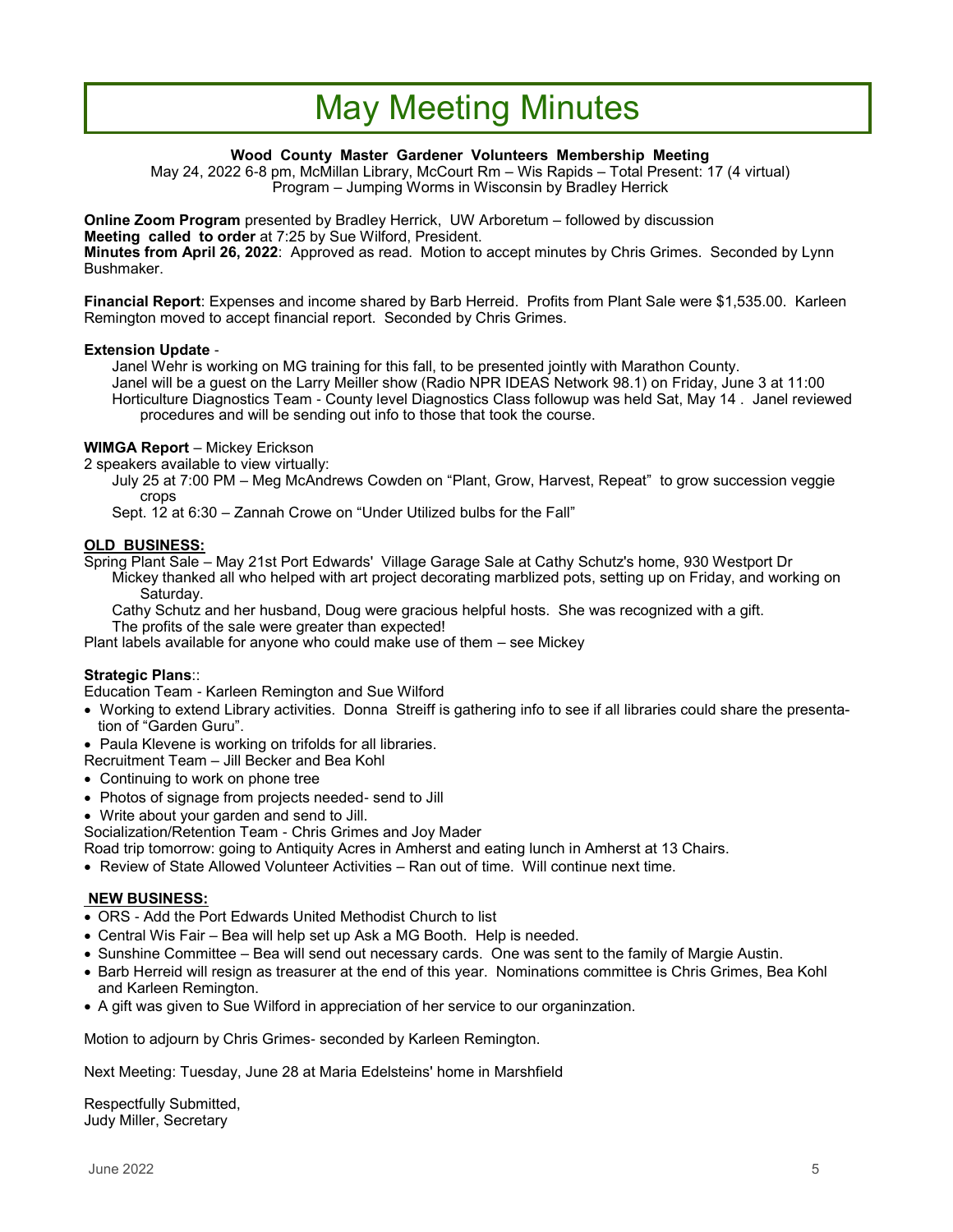# **Plant Sale Information**

## **Congratulations to the Spring Plant Sale Committee!!**

They tripled the project goal they had set thanks to all the members who donated plants and other items for the sale! Over \$1500 was raised for use in supporting our projects. Thank you to the members who spent a very hot day preparing the painted clay pots and to all who worked the day of the sale and to set up on Friday. A big thank you to Cathy and Doug for being such gracious hosts for the sale.

## **Fall Plant Sale Plans**

Twice WCMGA has proven that they can have successful plant sales without plant digs! A key component has been the commitment of time and energy to nurture seedlings, harvest seeds/dry plant materials, and make/clean collected garden products to sell. So, as we close up from one plant sale and and move into summer, keep possible contributions to the sale on your "To Do" list.

This year the volunteer hours you spend gathering and preparing donations are counted under Administration Fundraising Prep. The fall plant sale is during Maple Fall Fest, the weekend of Sept 17<sup>th</sup> and 18<sup>th</sup> at Wildwood Park in Marshfield. Thank you for your continued support.

## **Winter Sown Plant Propagation for Sale**

For those who had winter sowed last winter, start checking your jugs for germination of the seeds. The time of germination will depend on the species. Once the weather warms up and the rains stop, keep an eye on the jugs to make sure the plants don't dry out.. Water or mist through the top opening. As the weather really warms up later this spring you will need to start venting the jugs more by removing some of the tape and eventually the whole top. Transplant when two sets of true leaves have emerged and seedlings are big enough to handle. We would like the plants in at least half quart size pots, quart size is better if the plant size is larger.

## **Seed Collection for Fall**

If you have straight species of native plants, watch for seed development after the blooms fade. Collect seeds and store in paper envelopes until thoroughly dry. Store in cool, dry place until fall unless immediate planting is recommended.

The Fall Plant Sale Committee is thinking of offering seeds at the sale and/or prepared containers for planting. More on this as it develops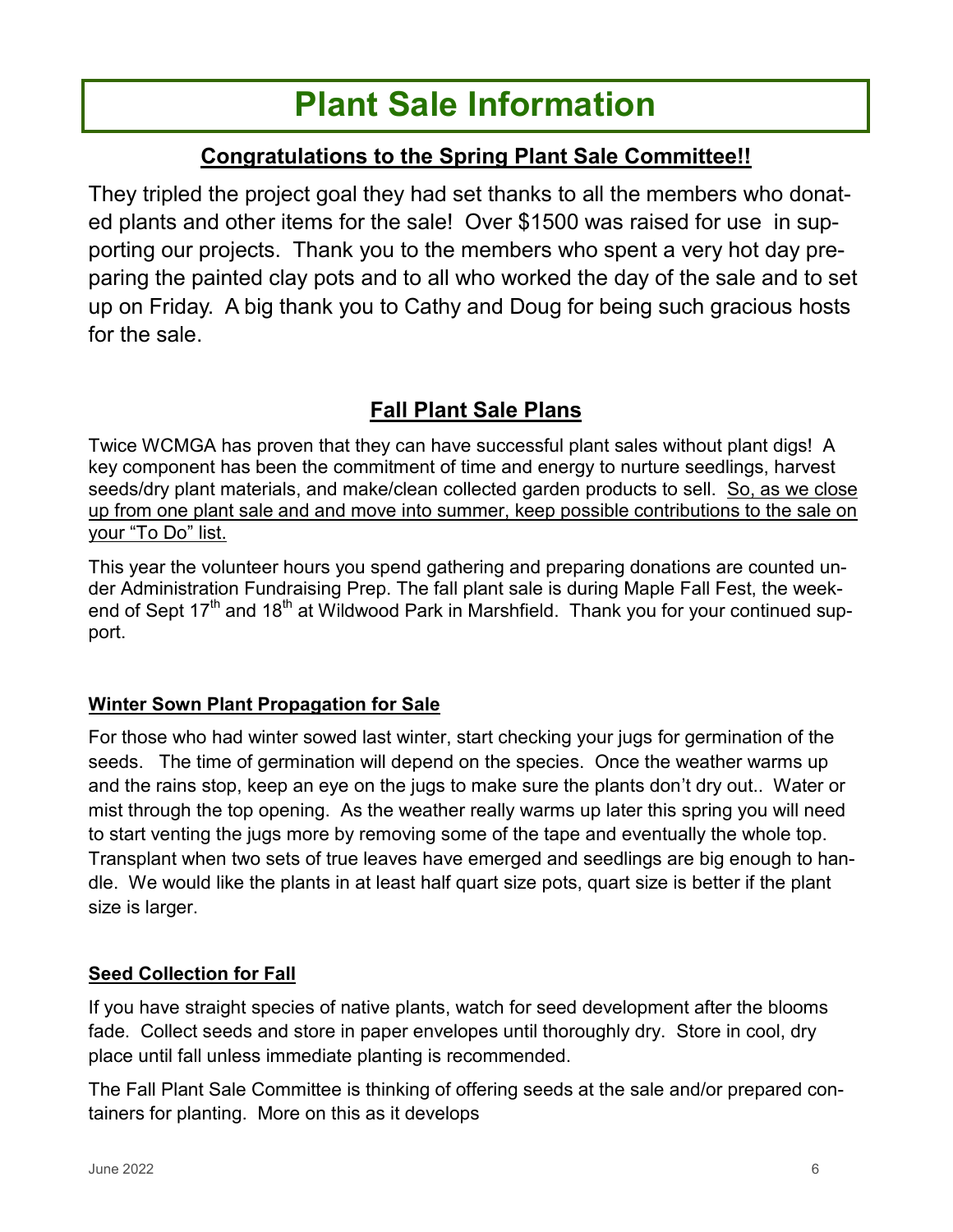# **Educational Opportunities**

### **Educational opportunities abound this month as we celebrate Pollinator Month!!**

## **UW-Extension Programs**

Join us for this **FREE Pollinator Week webinar series** about various pollinator topics. Webinars are free, but registration is required for each one. Webinars will be recorded for later viewing.

#### **Monday, June 20, 12:00 p.m. – Pollinator Gardens: Plant Selection and Garden Care** *Presented by Susan Carpenter*

Learn how to select and care for plants to attract and support diverse pollinators in your garden all season long. This presentation will emphasize native plants and pollinators and will include sustainable gardening practices.

#### **Tuesday, June 21, 12:00 p.m. – Join in Community Science with the Wisconsin Wild Bee App**

#### *Presented by Claudio Gratton and Hannah Gaines-Day*

WiBee is a new community science smartphone app developed by the Gratton Lab at the University of Wisconsin-Madison. Using WiBee, you



can help increase the research data on diverse pollinator species. We can also provide growers with better pollination management recommendations and share more information about the diversity, abundance and value of Wisconsin's wild bees. Join us to learn more about how you can use WiBee in your own garden or community!

### **Wednesday, June 22, 12:00 p.m. – Wisconsin's Busy Bees: Getting to Know the Bees in Your Area**

### *Presented by PJ Liesch*



While bees such as honey bees and bumble bees are well-known, Wisconsin is home to nearly 500 species of bees. Most of these bees go unrecognized by the public but provide critical pollination services. In this webinar, we'll take a quick survey of some of the commonest wild bees in the state and highlight resources to help you identify these bees in your own yard and garden.

#### **Thursday, June 23, 12:00 p.m. – 10 Things to Consider for Weed Management When Establishing Pollinator Plantings.**

#### *Presented by Mark Renz*

Planting pollinator friendly habitats is an important practice to help support pollinator conservation, but managing the weeds can make it challenging. Join Mark Renz as he provides insight based on his research about weed management options and what factors you should consider when planning and establishing pollinator plantings.

#### **Friday, June 24, 12:00 p.m. – How Do Pesticides Affect Pollinators and Songbirds in Your Yard**

#### *Presented by Lynn Markham*

Maybe you've heard news stories about declines in pollinators and songbirds. In this webinar,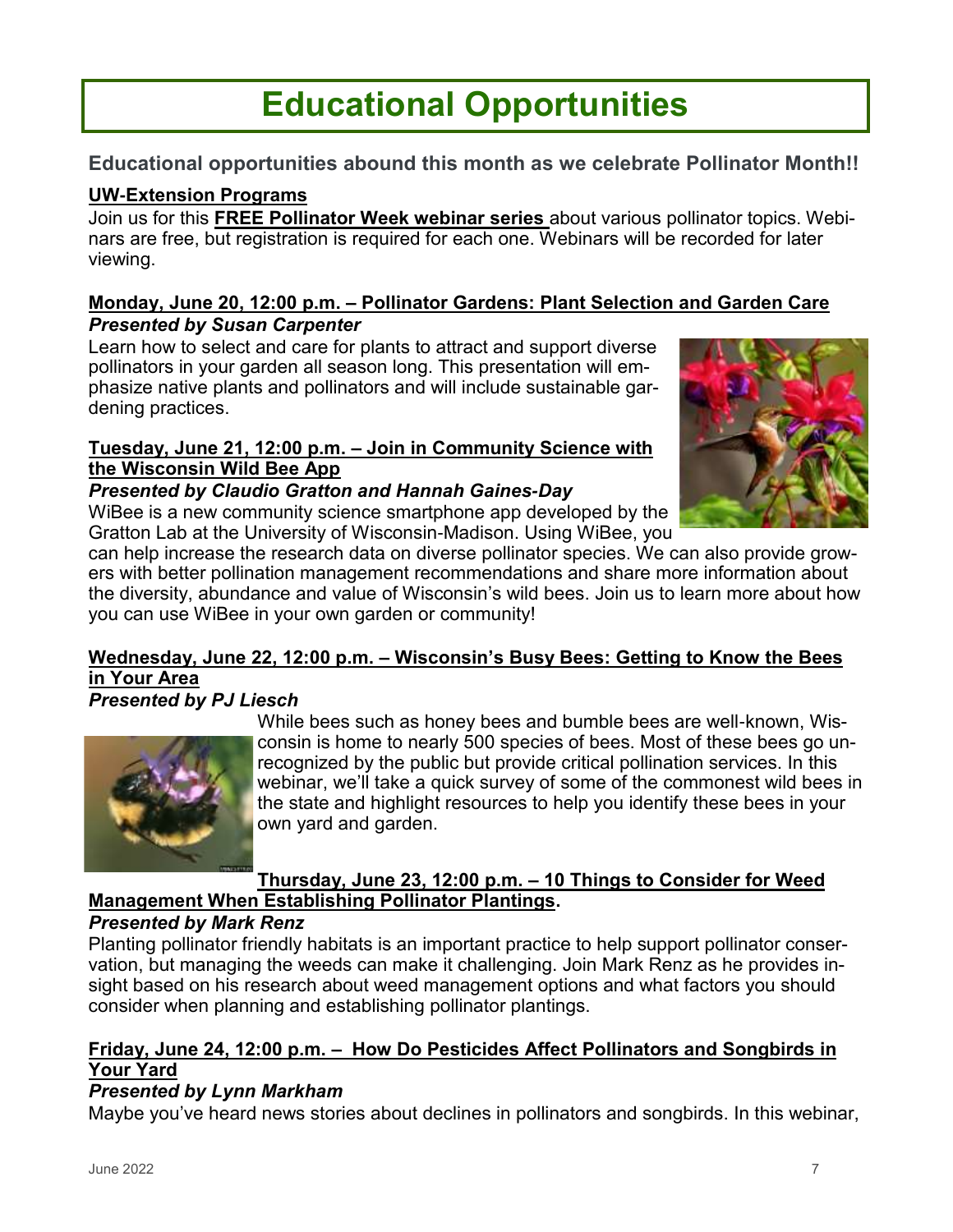# Educational Opportunities (cont'd)

we'll take a look at what research studies have found about how pesticides affect pollinators and songbirds, and then check out examples of what people have done to help protect pollinators and other animals in the web of life in their yards and communities.

There are many resources available to help you learn more about pollinators and what you can do to help them. Here are some that you should bookmark!

#### **General Pollinator Resources**

Wisconsin Pollinators – [bees, butterflies and their conservation \(UW-Madison Gratton Lab\)](https://pollinators.wisc.edu/) Discover information about our local bees, citizen science opportunities, and use the pollinator habitat assessment tool to evaluate pollinator health in your area.

#### [Saving Wisconsin's Native Pollinators \(Wisconsin Department of Natural Resources\)](https://dnr.wisconsin.gov/topic/endangeredresources/pollinators.html)

Explore the Wisconsin DNR page to learn more about threats to our local pollinators and pollinator habitats, funding opportunities to support habitat development, pollinator plant and insect identification resources and ways to get involved in an array of pollinator projects.

## [Bee Lab and Flowering Bee Lawns for Pollinators](https://beelab.umn.edu/)

[\(University of Minnesota\)](https://beelab.umn.edu/)

Learn more about bees and how you can help them through the University of Minnesota Bee Lab

#### [Bring back the pollinators \(Xerces Society\)](https://www.xerces.org/bring-back-the-pollinators)

Find information on everything you need to know about pollinators and their habitats from how to create a habitat for pollinators to managing pesticide usage in private and public spaces.

#### Bee lawn plants from UMN website

#### [Michigan Pollinator Initiative \(Michigan State University\)](https://pollinators.msu.edu/)

Michigan State University works with partners around the state in pursuit of research-based solutions for beekeepers, growers, land managers, and policy makers to promote economic vitality and ecological stability.

#### **Planting Guides**

Supporting Native Bees – [Our Essential Pollinators \(UW-Madison Division of Extension\)](https://cdn.shopify.com/s/files/1/0145/8808/4272/files/G4001.pdf) This publication gives general information as well as suggestions for native plants.

[Planting Guide for Your Native Pollinator Garden –](https://www.pollinator.org/pollinator.org/assets/generalFiles/pollinator-garden-cards_midwest-region.pdf) Midwest Region (Pollinator Partnership) Includes steps and plant suggestions to start your pollinator garden.

#### [Free Pollinator Friendly Planting Guides \(Pollinator Partnership\)](https://www.pollinator.org/guides)

Ecoregional planting guides, Selecting Plants for Pollinators, are tailored to specific areas of the United States. Enter your zip code. There are two different ones depending on where you live in Wisconsin.

#### Pollinator Friendly Plant List – [Great Lakes Region \(Xerces Society\)](https://xerces.org/publications/plant-lists/pollinator-plants-great-lakes-region)

This fact sheet features regionally native plants that are highly attractive to pollinators and

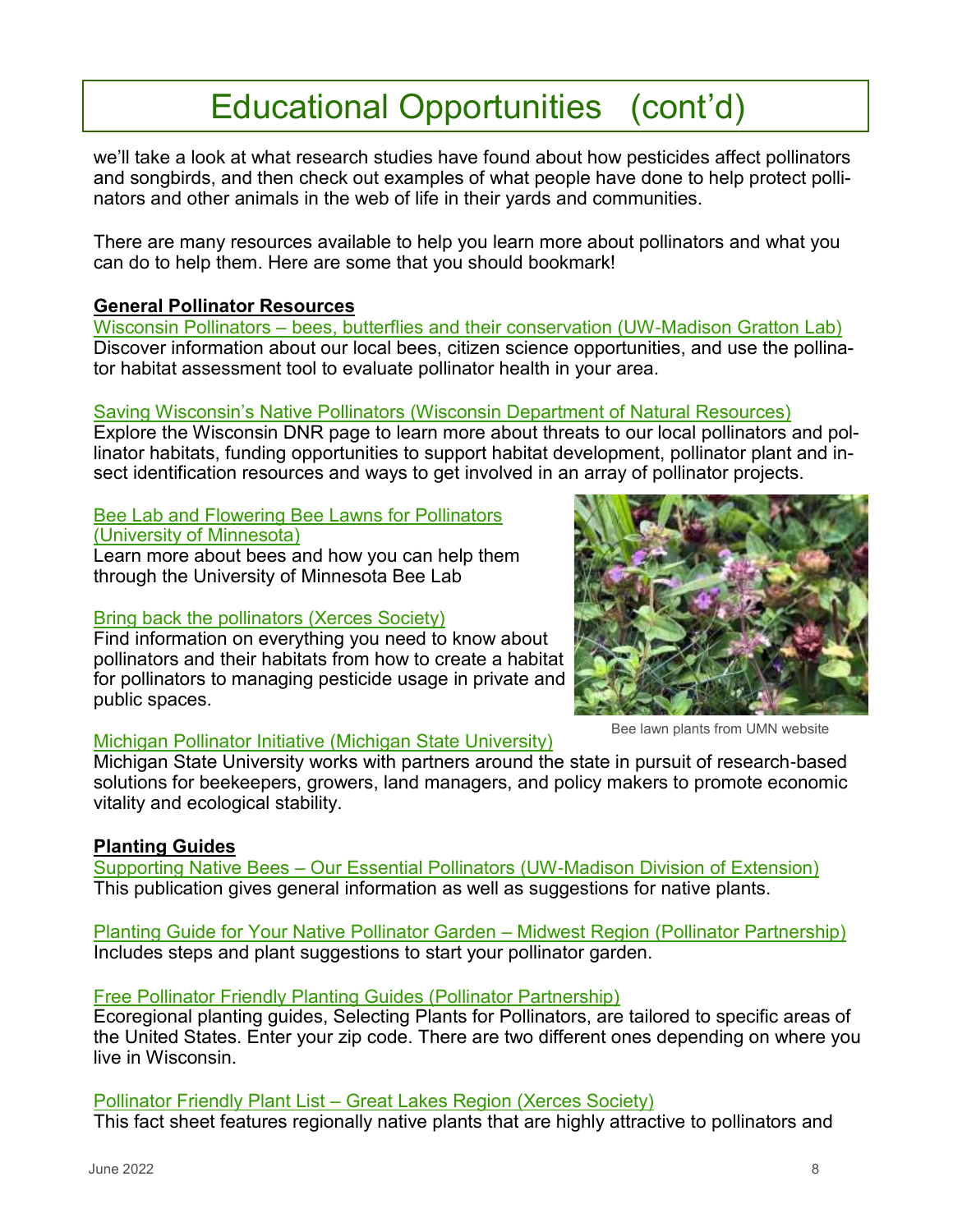# **Educational Opportunities (cont'd)**

are well-suited for small-scale plantings in gardens, urban greenspaces, and farm field borders, and on business and school campuses.

#### [Planting for Pollinators: Guiding Principles and Design Concepts for Residential Pollinator](https://bwsr.state.mn.us/sites/default/files/2020-03/Planting%20for%20Pollinators%20Design%20Guide%20with%20logos.pdf)  [Habitat \(Minnesota Board of Soil and Water\)](https://bwsr.state.mn.us/sites/default/files/2020-03/Planting%20for%20Pollinators%20Design%20Guide%20with%20logos.pdf)

This guide is intended to help residents, skilled gardeners to those without gardening skills, plan, install and maintain pollinator habitat in their yards.

#### **Citizen Science**

#### [WiBee: The Wisconsin Wild Bee App](https://pollinators.wisc.edu/wibee/)

Download the WiBee app and join the growing community of community members during the growing season to collect high quality data on wild bee abundance and diversity on Wisconsin's fruit and vegetable farms and non-crop habitats.

#### [Bumble Bee Brigade](https://wiatri.net/inventory/bbb/)

Bee a volunteer with the Bumble Bee Brigade and monitor our native bumble bees. The Wisconsin Bumble Bee Brigade is a photography-based volunteer monitoring project. As a volunteer, you will submit photos and additional information on the bumble bees you observe.

#### [Monarch Watch](https://monarchwatch.org/)

Join the initiative and support the world-wide study on monarch migration by witnessing and recording adult monarchs you see during specific dates depending on your location.

#### [The Great Sunflower Project](https://www.greatsunflower.org/)

Participate in the monitoring and recording pollinator visits to the sunflower species, Lemon Queen or watch a plant and record how many pollinators visit, or how many you see while taking a nature hike.

#### **[Journey North](https://journeynorth.org/)**

Get involved with the community of action by contributing observational data and acting as ambassadors for conservation and protection of migratory species.

For more details on the classes listed above and to register go to: [Pollinator Week –](https://hort.extension.wisc.edu/pollinator-week/) Wiscon[sin Horticulture](https://hort.extension.wisc.edu/pollinator-week/) 

#### **Wood County Extension Website—** Sign up here [Upcoming Programs –](https://wood.extension.wisc.edu/horticulture/upcoming-programs/) Wood County [\(wisc.edu\)](https://wood.extension.wisc.edu/horticulture/upcoming-programs/)

#### Gardening seminar series via Zoom for gardening beginners 10am and 6pm options **June 15 Session 8: Break the cycle! Effective disease management**

In this session, we apply our pest management skills to diseases. Participants will learn about the five major causes of plant diseases, the three factors required for disease and how to use this knowledge in disease management. Learn how to differentiate a disease sign and a disease symptom. We'll make the connection between improper watering techniques and diseases. Participants will also learn how to connect with UW-Madison Extension resources for disease diagnosis.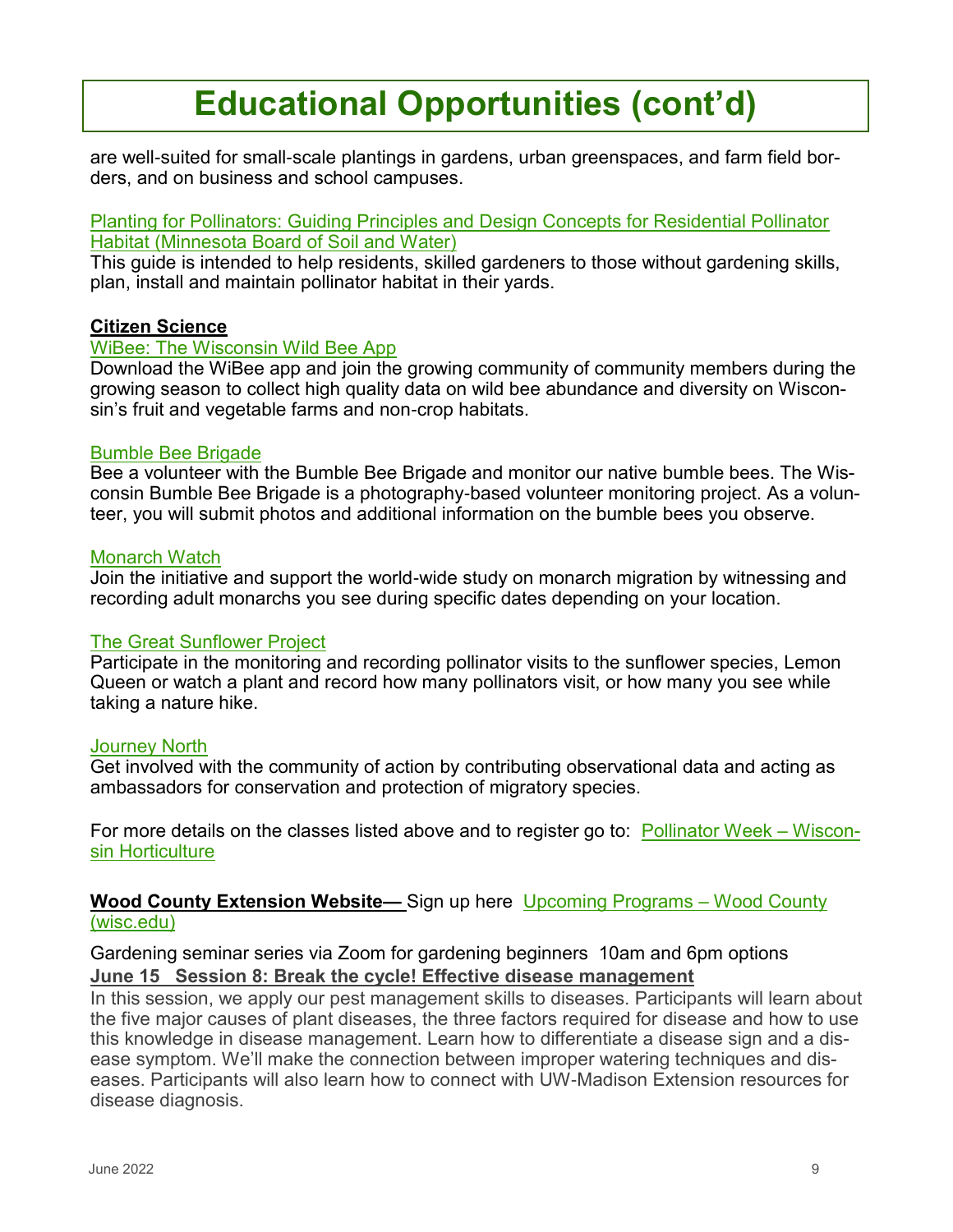# **Educational Opportunities (cont'd)**

### **Marshfield Library Garden Guru Series** 3rd Mon. of the month at 6pm No cost

[Webinar Registration -](https://us06web.zoom.us/webinar/register/WN_rZ20YLdEREuGPUYv16puxg) Zoom

No Garden Guru in June See Marshfield Library website for June programming for Pollinator Month

#### **Melinda Myers Webinars for Pollinator Month**

June 1 Creating a Pollinator Paradise

- June 15 Supporting Native Bees
- June 22 Maintaining Your Landscape with Pollinators in Mind

To register or to view past recordings go to: [Upcoming appearances :: Melinda Myers](https://www.melindamyers.com/about-melinda/upcoming-appearances)

**June is National Pollinator Month** Many programs will be coming thru libraries and educational organizations to celebrate pollinators. Keep your eyes and ears open for specific programming.

**Plants Plus** series is on the Canvas website

Brian Hudelson of the Plant Disease Diagnostic Clinic at UW-Madison has published a new Fact Sheet (D0132) titled **Plant Problems to Watch for in 2022.**

## **Calling All Signs!!**

The Board of Directors desires to make a complete inventory of all Master Gardener equipment and supplies. During the April membership meeting, a few members stated they have master gardener signs that used to be in project flower beds. We'd like to know where all these signs are and determine if they are still being used, are in disrepair, or can be used in another garden project. Jill Becker is collecting this information. Jill's email

is [jb5mfld15@gmail.com.](mailto:jb5mfld15@gmail.com) If you prefer to send a pic and text to her smartphone, please call her landline 715 387-8040 and leave a message. She will call you back with her cell phone number. Please contact:

- If your project garden has any MG signage that is still in useable condition and is being used
- If your project could use more signs, or you need to replace signs in disrepair
- If you are in possession of MG signage that is not being used this year (because your project was changed in some way or discontinued), bring to the next general meeting or contact Jill to arrange turning the signs over to her.
- If you know of any former project coworkers who might have signs or other MG equipment, but are now retired or inactive, please let Jill know whom that might be.

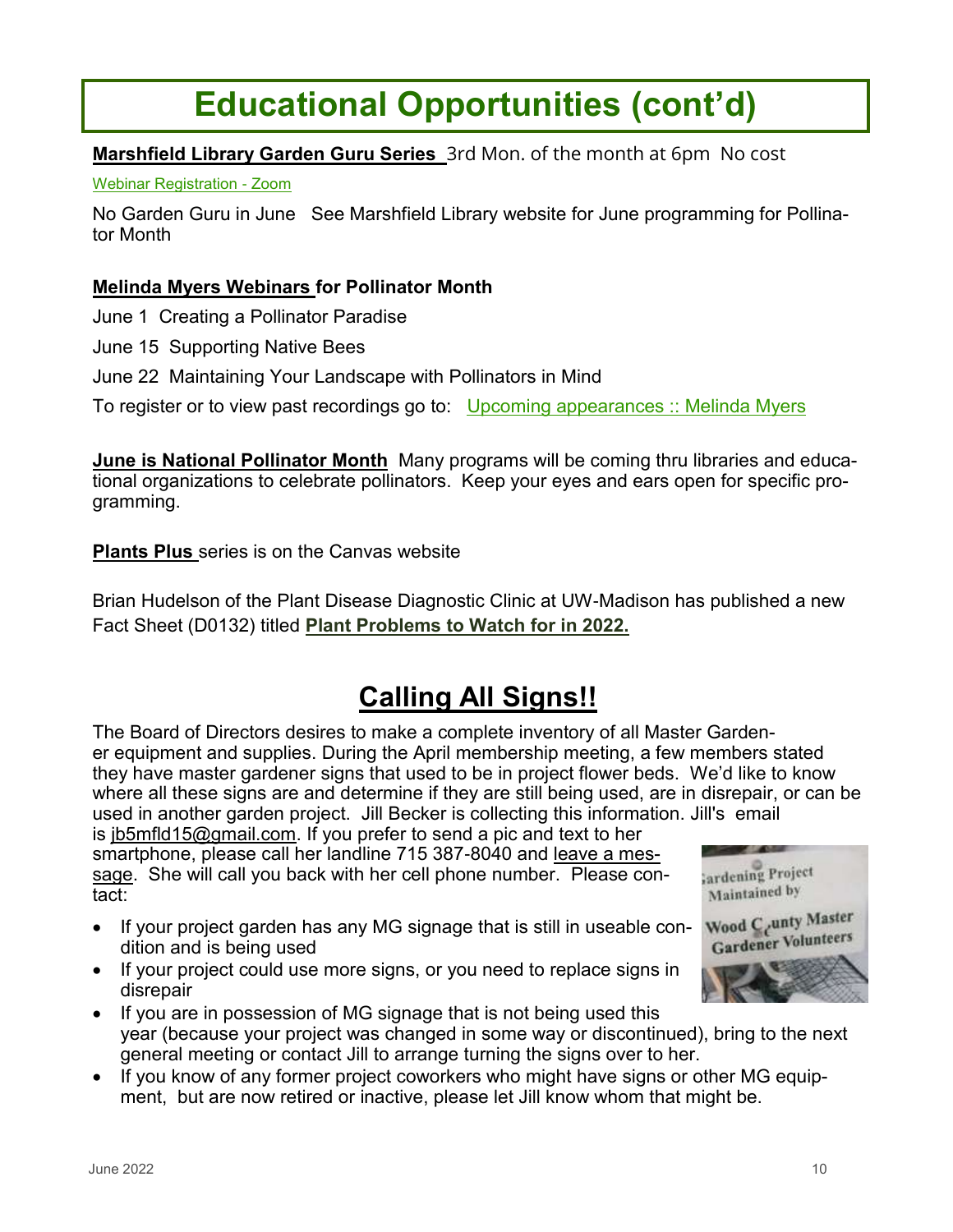## ORS Update and Entry Help

As of 5/16/2022, the following organizations are available in the Online Reporting System (ORS):

#### **Wisconsin Rapids**

Bethany Lutheran Church - Rudolph City of WI Rapids Lowell Center First Congregational Church – Community Gardens South Wood County Historical Corp. Wood County Master Gardener Association

#### **Marshfield**

Central WI State Fair Marshfield Park and Rec Dept. Wildwood Park and Zoo Everett Roehl Marshfield Public Library

#### **Other areas:**

City of Nekoosa - Public Works Dept. Lester Public Library of Rome – Nekoosa Woodland Lutheran Church - Nekoosa Village of Rudolph – Rudolph Wood County – Edgewater – Port Edwards United Methodist Church – Port Edwards

If the organization you work for is not listed, go to ORS home page and choose "Submit Organization" from the top option line. Enter the required information for your organization.

The following describes the 4 types of Volunteer activities as delineated by the State. When entering hours under ORS, they ask that you divide your preparation time from the actual service/work time. Both prep time and work time count towards the 24 hour requirement.

#### **Note: As written in the May 17th Volunteer Vibe, when working on fund raisers:**  *All activities (planning meeting, to helping to pot plants, up to day of activities, etc.) related to the event should be entered under Administration/Funding.*

All of the hours prior to the sale will be under preparation time. The hours on the day of the sale will be under meeting time.

| <b>Gardening: Hours divided between prep and service</b>                                                                                                                  | <b>Educating Others: Hours divided between prep time and</b>                                                                                                                                                                                                                                                        |
|---------------------------------------------------------------------------------------------------------------------------------------------------------------------------|---------------------------------------------------------------------------------------------------------------------------------------------------------------------------------------------------------------------------------------------------------------------------------------------------------------------|
| hours.                                                                                                                                                                    | delivery of the education.                                                                                                                                                                                                                                                                                          |
| <b>Invasive Species</b><br><b>Native Gardens</b><br><b>Pollinator Gardens</b><br><b>Display/Beautification/Research Gardens</b><br><b>Community/Food Donation Gardens</b> | <b>Information Booth/Table</b><br>$\bullet$<br><b>Answering garden questions</b><br>$\bullet$<br><b>Teaching a Program</b><br>$\bullet$<br><b>Education Support (All prep)</b><br>$\bullet$<br><b>Social Media/Website Content (All prep)</b><br>٠<br><b>Creating Educational Materials (All prep)</b><br>$\bullet$ |
| <b>Citizen Science</b>                                                                                                                                                    | Administration - Hours divided between prep and meet-                                                                                                                                                                                                                                                               |
| <b>Invasive Species Monitoring - WI First Detector</b>                                                                                                                    | ing time.                                                                                                                                                                                                                                                                                                           |
| <b>Network (WIFDN) (not aquatics)</b>                                                                                                                                     | <b>Boards and Committees</b>                                                                                                                                                                                                                                                                                        |
| <b>Pollinator Monitoring thru WiBEE</b>                                                                                                                                   | $\bullet$                                                                                                                                                                                                                                                                                                           |
| <b>Phenology (plant and insect only)</b>                                                                                                                                  | <b>Fundraising</b>                                                                                                                                                                                                                                                                                                  |

#### *Out of Bounds*

- *Travel time*
- *Cannot accept payment for services or perform activity on private property*
- *Attendance at member meetings (business meetings) unless attending in a leadership role*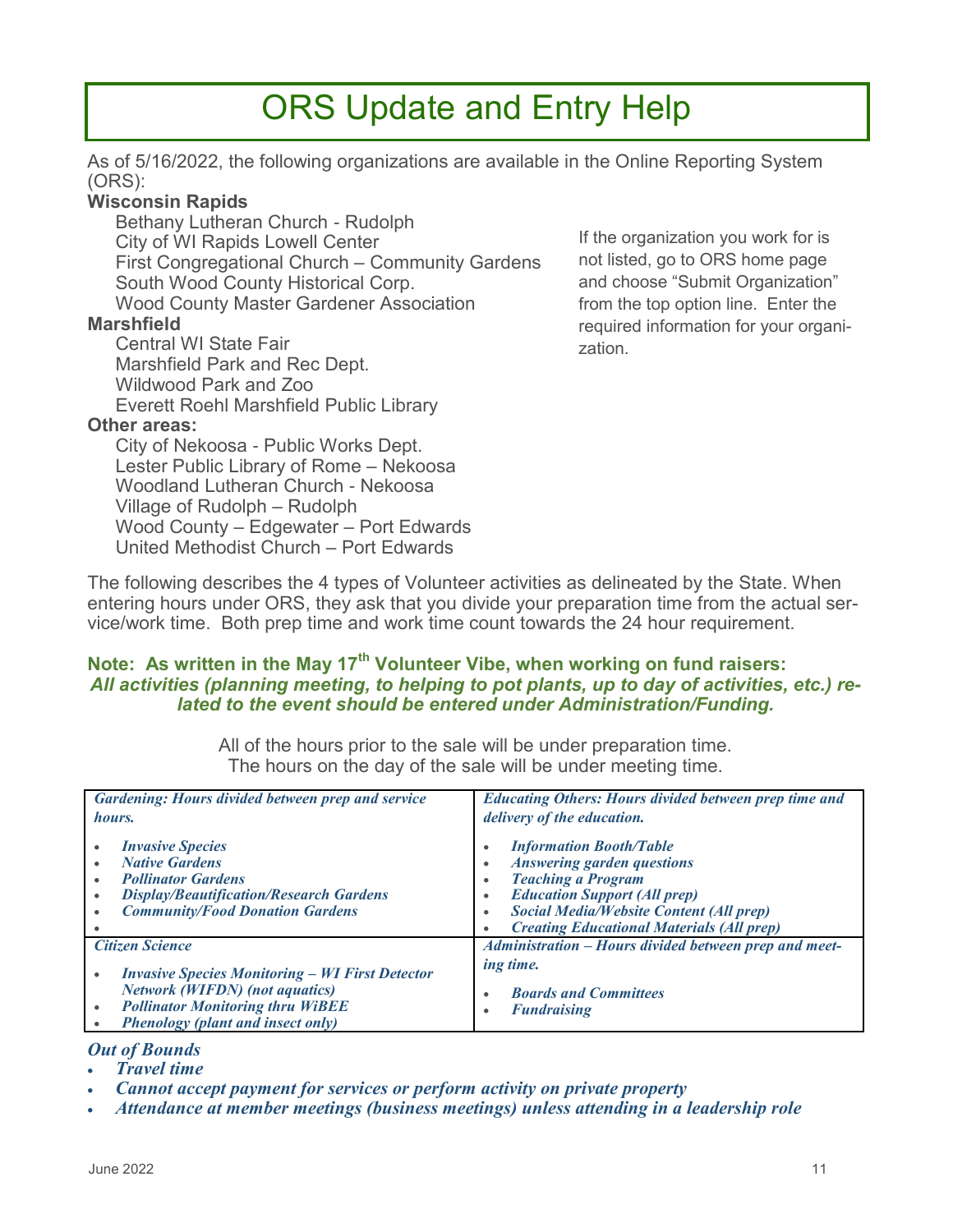## **Calendar Listings**

## **Important Upcoming Dates—Add to your calendars**

- Jan. 4+ Complete 2022 Onboarding Lite on Canvas to remain a member of the of the Master Gardener organization
- June 28 Membership meeting at Maria Edelstein's house "Orchids", 6-8pm. In case of inclememt weather, watch for an email from Chris on possible location change.
- July 19 Board Meeting 1-3pm Wis Rapids Courthouse
- July 26 Membership Meeting at Donna Streiff's house 6-8pm
- Aug 15 Membership Meeting Wildwood Park in Marshfield—Potluck
- Aug. 23-29 Central WI State Fair
- Sept. 16-18 Fall Plant Sale Wildwood Park in Marshfield

## **This and That**

## **Janell to be guest on Larry Meiller "Garden Talk" June 3**

**Janell Wehr** will be a guest Extension Horticulture Educator on the Larry Meiller Garden Talk program on Wisconsin Public Radio on Friday, June 3rd. Larry will be at **Bayfield in Bloom,** a festival that celebrates all the spring blossoms in the area. Time: 11-12:30 on the "Ideas Network" of WPR. 930 AM (Auburndale); 89.1 FM (Adams)

### **Sad news on death of former member —Margie Austin**

WCMGVs were saddened at the April announcement of the death of **Margie Austin**, a long time member of our organization. She resigned a couple of years ago because of illness. For a long time during her membership she tended a lovely garden at the entrance to the Green Valley town hall just over the line into Marathon County. She was remembered with a memorial donation from WCMGV sent to the family to use as they considered appropriate.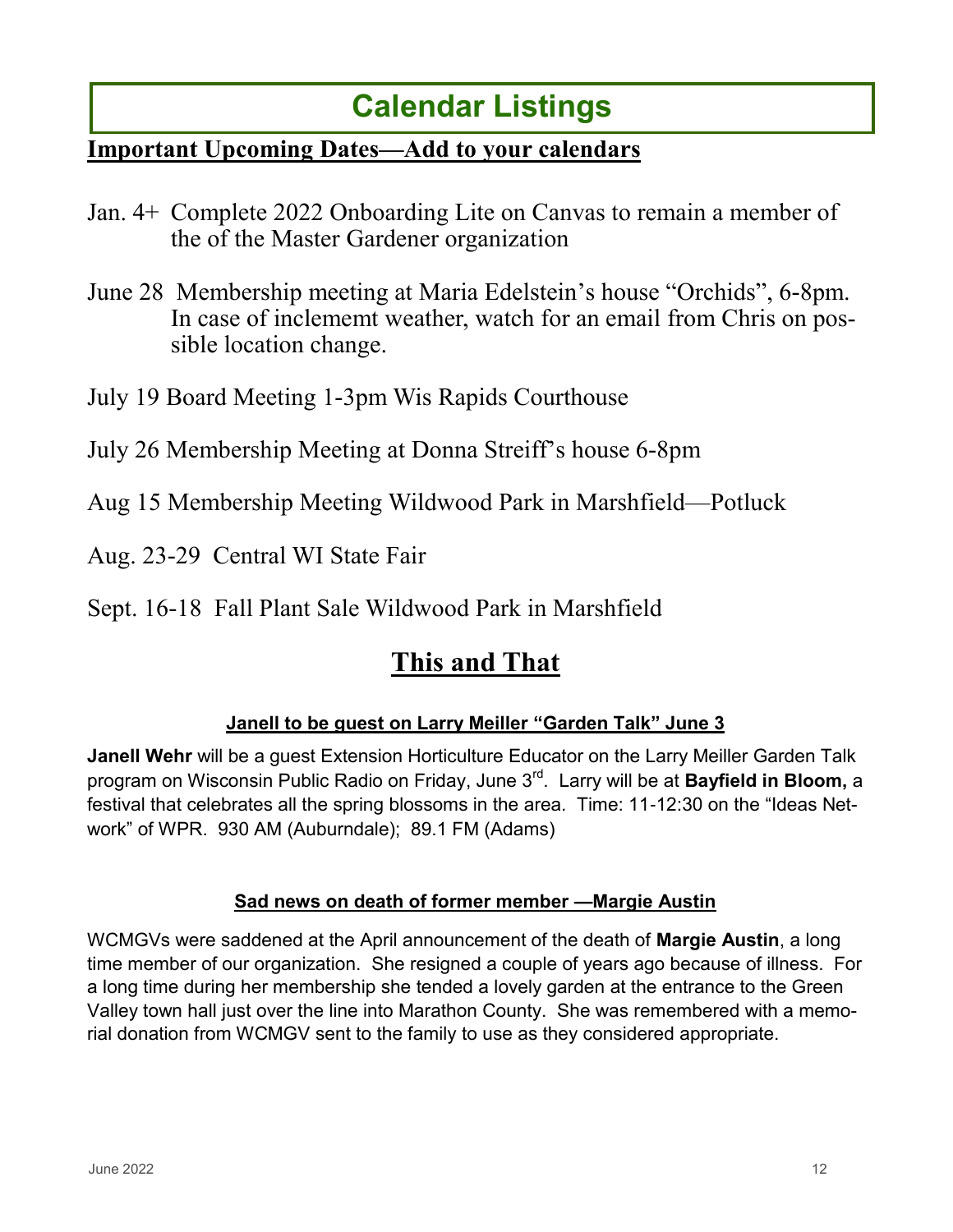## **Want Ads**



# **Help Wanted**

**Publicity Director Program Committee**

The **Publicity Director** is responsible for contacting radio, TV, print media, and online media, as appropriate to publicize our educational events and fundraisers. These days, information is mostly shared online, so this is not time consuming. We have a list of media outlets and contacts to guide you.

The job description:

- Compose and submit information related to WCMGVA activities and events to broadcast (TV, radio, CCTV), print, and internet sources for dissemination to the public.
- Coordinate event announcements with WCMGVA newsletter editor and other social media administrators.
- Serve as co-administrator of website and/or social media pages. Please consider agreeing to fill this position. Our organization needs good communication within and outside to the community to be successful. The possibility exists for sharing the duties for this positions so find a partner and give it a try.

**Program Committee for 2022**. 2 or 3 members needed. Responsibilities include: Sharing the planning, coordinating and follow-through for monthly programs. No previous experience needed; program suggestions have been submitted by members; "how-to" guidance provided. Planning session(s) can be done via Zoom. Contact Karleen

at [karleenbobremington@gmail.com](mailto:karleenbobremington@gmail.com) or 715.387.1863. This committee is necessary to have informative educational opportunities at our meetings.

All positions descriptions are listed on the WCMGV website in "Members Only" section.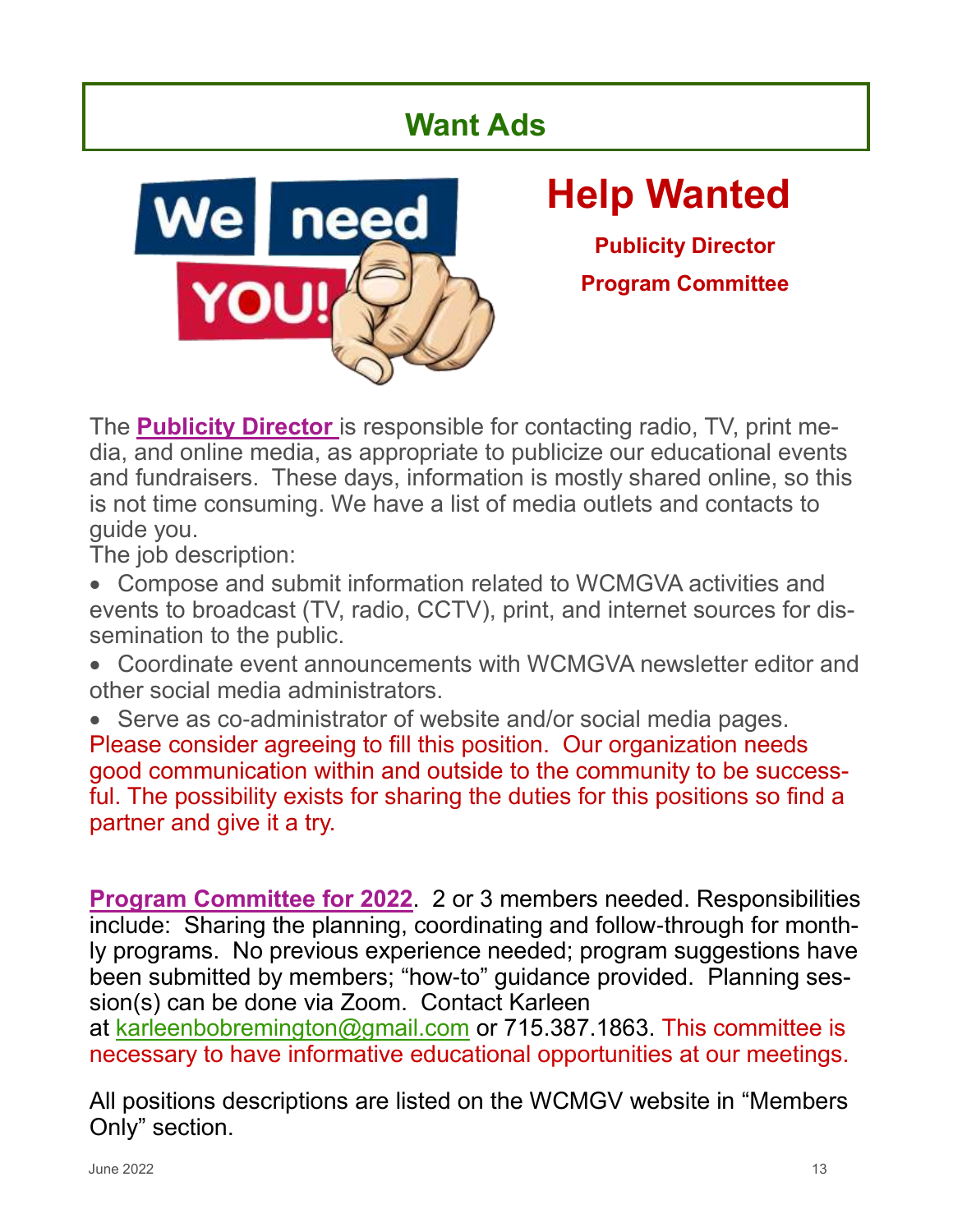## **June Garden Guide**

Taken from Portage County Master Gardener website.

- Pinch off one-half inch of chrysanthemums when they are six inches tall and continue pinching through June.
- Pinch annuals when 4-6 inches tall to promote growth.

• Give peonies 2-3 applications of complete fertilizer two weeks before flowering. Disbud several branches for bigger flowers on remaining buds. Stake before buds open.

• Prune spring flowering shrubs (lilacs, forsythia, honeysuckle, hydrangea, mock orange, privet, snowball, spirea, viburnum and weigela) after flowering. Apply annual application of fertilizer.

• Prune junipers, arborvitae, yews and hemlock any time during late spring or early summer.

• Water flower beds weekly during dry periods.

• Remove spent flowers and weeds from gardens and add mulch.

- Dig and divide non-blooming daffodils.
- For large dahlia blooms, prune all but one shoot per clump.
- Cut back delphiniums after blooming.
- Control leaf blight on tomatoes by disposing of diseased foliage or plants immediately and planting disease-resistant varieties.
- Before setting out tomato cages, disinfect with a 10% bleach solution. Control fruit anthracnose and other disease problems by staking plants, maintaining optimal plant spacing and using mulches.
- Plant peppers, eggplant, sweet potatoes and late potatoes.
- Plant successive crops of beans, beets, carrots, kohlrabi, corn, turnips, broccoli, cabbage and cauliflower.
- Spray cabbage, cauliflower and broccoli to control cabbage worm and cabbage looper.
- Stop harvesting asparagus by month-end. Weed asparagus bed carefully after harvesting to avoid damage to roots.
- Prune evergreens.
- Prune out lilac seed heads.
- Treat lawns that are infected with cutworms and armyworms with parasitic nematodes.

• If fertilizing lawn two times per year, apply in June and October; if three times per year, apply in early June, early Sept and mid- to late Oct.

- Continue applying fungicide on trees and small fruits.
- Prune suckers from fruit trees.
- Apply sticky bands to fruit trees to catch insect pests that climb the trunks. Pinch black and purple raspberry shoots.